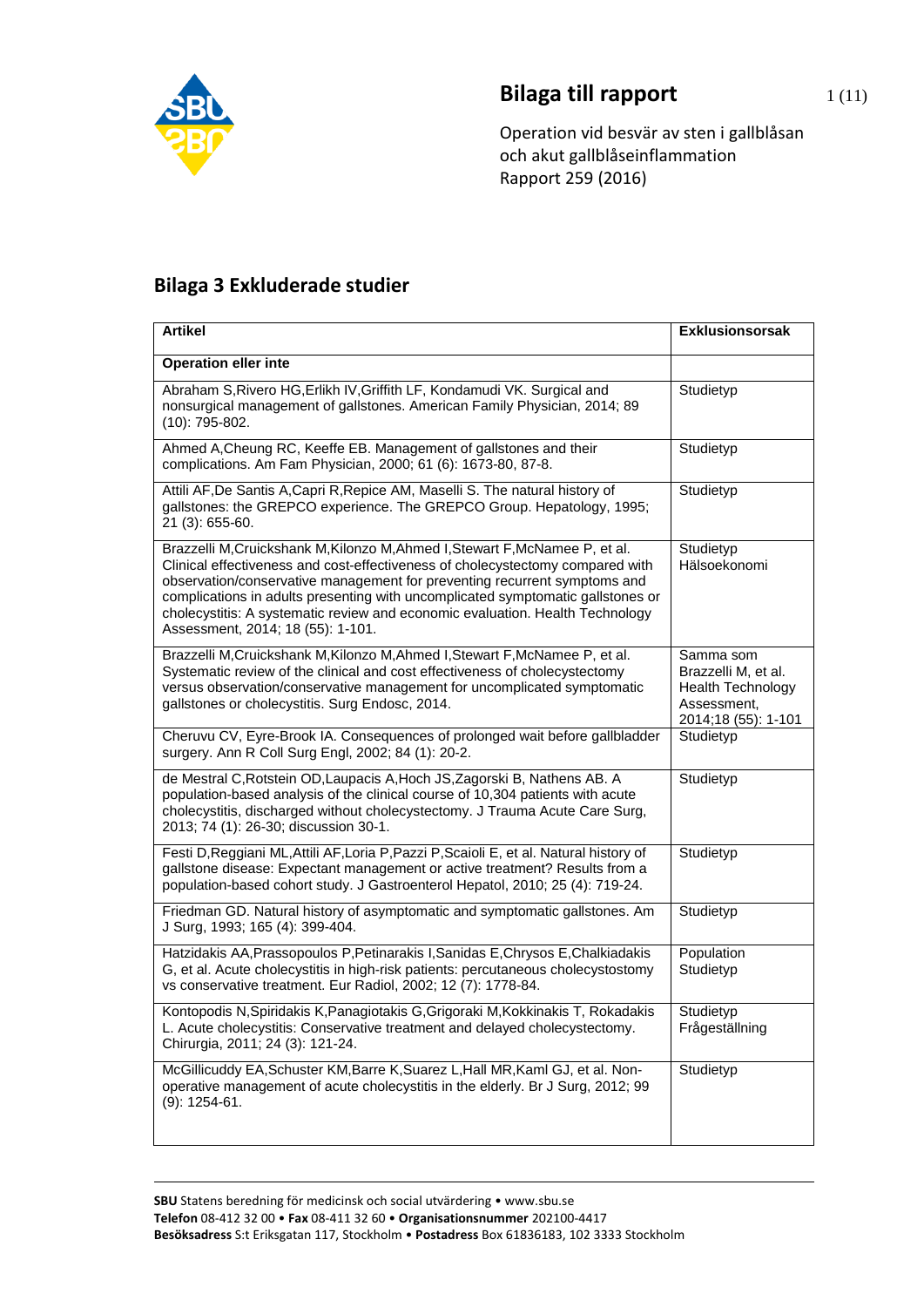| Oudhoff JP, Timmermans DRM, Knol DL, Bijnen AB, Van Der Wal G. Waiting for<br>elective general surgery: Impact on health related quality of life and psychosocial<br>consequences. BMC Public Health, 2007; 7.                                                                                      | Studietyp                   |
|-----------------------------------------------------------------------------------------------------------------------------------------------------------------------------------------------------------------------------------------------------------------------------------------------------|-----------------------------|
| Riall TS, Zhang D, Townsend CM, Jr., Kuo YF, Goodwin JS. Failure to perform<br>cholecystectomy for acute cholecystitis in elderly patients is associated with<br>increased morbidity, mortality, and cost. J Am Coll Surg, 2010; 210 (5): 668-77,<br>77-9.                                          | Studietyp                   |
| Sauerbruch T, Neubrand M. Nonsurgical management of gallstones. Prog Liver<br>Dis, 1992; 10193-218.                                                                                                                                                                                                 | Studietyp                   |
| Vracko J, Markovic S, Wiechel KL. Conservative treatment versus endoscopic<br>sphincterotomy in the initial management of acute cholecystitis in elderly patients<br>at high surgical risk. Endoscopy, 2006; 38 (8): 773-8.                                                                         | Studietyp                   |
| Brazzelli M, Cruickshank M, Kilonzo M, Ahmed I, Stewart F, McNamee P, et al.<br>Systematic review of the clinical and cost effectiveness of cholecystectomy<br>versus observation/conservative management for uncomplicated symptomatic<br>gallstones or cholecystitis. Surg Endosc 2015;29:637-47. | Hälsoekonomi                |
|                                                                                                                                                                                                                                                                                                     |                             |
| Operation i akut skede eller planerat senare                                                                                                                                                                                                                                                        |                             |
| Aboulian A, Chan T, Yaghoubian A, Kaji AH, Putnam B, Neville A, et al. Early<br>cholecystectomy safely decreases hospital stay in patients with mild gallstone<br>pancreatitis: a randomized prospective study. Ann Surg, 2010; 251 (4): 615-9.                                                     | Frågeställning              |
| Chang TC, Lin MT, Wu MH, Wang MY, Lee PH. Evaluation of early versus<br>delayed laparoscopic cholecystectomy in the treatment of acute cholecystitis.<br>Hepatogastroenterology, 2009; 56 (89): 26-8.                                                                                               | Studietyp                   |
| Gonzalez-Rodriguez FJ, Paredes-Cotore JP, Ponton C, Rojo Y, Flores E, Luis-Calo<br>ES, et al. Early or delayed laparoscopic cholecystectomy in acute cholecystitis?<br>Conclusions of a controlled trial. Hepatogastroenterology, 2009; 56 (89): 11-6.                                              | Kvalitet                    |
| Gurusamy KS, Koti R, Fusai G, Davidson BR. Early versus delayed laparoscopic<br>cholecystectomy for uncomplicated biliary colic. Cochrane Database Syst Rev,<br>2013; 6Cd007196.                                                                                                                    | <b>Dubblett</b>             |
| Hartwig W, Buchler MW. Acute cholecystitis: early versus delayed surgery. Adv<br>Surg, 2014; 48155-64.                                                                                                                                                                                              | Studietyp                   |
| Hussey K, Witherspoon P. Letter 1: prospective randomized trial using cost-utility<br>analysis of early versus delayed laparoscopic cholecystectomy for acute<br>gallbladder disease (Br J Surg 2009; 96: 1031-1040). Br J Surg, 2009; 96 (12):<br>1492; author reply 93.                           | Publikationstyp             |
| Kontopodis N, Spiridakis K, Panagiotakis G, Grigoraki M, Kokkinakis T, Rokadakis<br>L. Acute cholecystitis: Conservative treatment and delayed cholecystectomy.<br>Chirurgia, 2011; 24 (3): 121-24.                                                                                                 | Studietyp<br>Frågeställning |
| Lehane CW, Jootun RN, Bennett M, Wong S, Truskett P. Does an acute care<br>surgical model improve the management and outcome of acute cholecystitis?<br>ANZ J Surg, 2010; 80 (6): 438-42.                                                                                                           | Studietyp                   |
| Macafee DA, Humes DJ, Bouliotis G, Beckingham IJ, Whynes DK, Lobo DN.<br>Prospective randomized trial using cost-utility analysis of early versus delayed<br>laparoscopic cholecystectomy for acute gallbladder disease. Br J Surg, 2009; 96<br>$(9)$ : 1031-40.                                    | Studietyp<br>Hälsoekonomi   |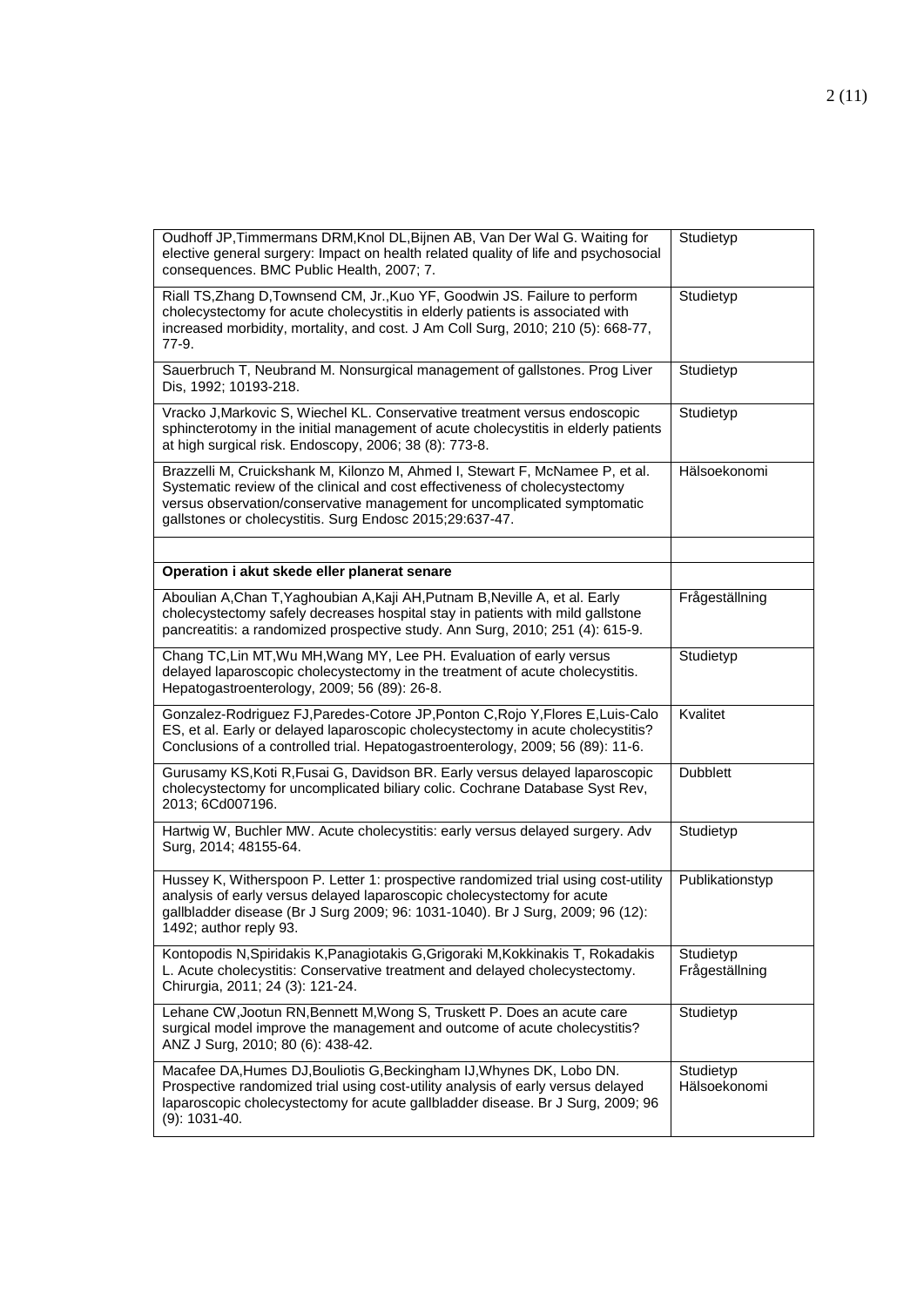| Mercer S. Letter 2: prospective randomized trial using cost-utility analysis of<br>early versus delayed laparoscopic cholecystectomy for acute gallbladder disease<br>(Br J Surg 2009; 96: 1031-1040). Br J Surg, 2009; 96 (12): 1492-3; author reply<br>93.                                              | Publikationstyp                       |
|-----------------------------------------------------------------------------------------------------------------------------------------------------------------------------------------------------------------------------------------------------------------------------------------------------------|---------------------------------------|
| Ozkardes AB, Tokac M, Dumlu EG, Bozkurt B, Ciftci AB, Yetisir F, et al. Early<br>versus delayed laparoscopic cholecystectomy for acute cholecystitis: a<br>prospective, randomized study. Int Surg, 2014; 99 (1): 56-61.                                                                                  | Hög risk för bias                     |
| Skouras C, Jarral O, Deshpande R, Zografos G, Habib N, Zacharakis E. Is early<br>laparoscopic cholecystectomy for acute cholecystitis preferable to delayed<br>surgery?: Best evidence topic (BET). Int J Surg, 2012; 10 (5): 250-8.                                                                      | Studietyp                             |
| Wu JM, Wu YM, Lee CY, Wang HP, Lin MT. Is early laparoscopic cholecystectomy<br>a safe procedure in patients when the duration of acute cholecystitis is more<br>than three days? Hepatogastroenterology, 2012; 59 (113): 10-2.                                                                           | Frågeställning                        |
| Yadav RP, Adhikary S, Agrawal CS, Bhattarai B, Gupta RK, Ghimire A. A<br>comparative study of early vs. delayed laparoscopic cholecystectomy in acute<br>cholecystitis. Kathmandu Univ Med J (KUMJ), 2009; 7 (25): 16-20.                                                                                 | Med i metaanalys av<br>Cao et al 2015 |
| Zhu B, Zhang Z, Wang Y, Gong K, Lu Y, Zhang N. Comparison of laparoscopic<br>cholecystectomy for acute cholecystitis within and beyond 72 h of symptom<br>onset during emergency admissions. World J Surg, 2012; 36 (11): 2654-8.                                                                         | Frågeställning                        |
| Agrawal R, Sood KC, Agarwal B. Evaluation of Early versus Delayed<br>Laparoscopic Cholecystectomy in Acute Cholecystitis. Surg Res Pract<br>2015;2015:349801                                                                                                                                              | Hög risk för bias                     |
| Koti RS, Davidson CJ, Davidson BR. Surgical management of acute<br>cholecystitis. Langenbecks Arch Surg 2015;400:403-19.                                                                                                                                                                                  | Överlappar Cao et al<br>2015          |
| Wu XD, Tian X, Liu MM, Wu L, Zhao S, Zhao L. Meta-analysis comparing early<br>versus delayed laparoscopic cholecystectomy for acute cholecystitis. Br J Surg<br>2015.                                                                                                                                     | Överlappar Cao et al<br>2015          |
| Gurusamy KS, Koti R, Fusai G, Davidson BR. Early versus delayed laparoscopic<br>cholecystectomy for uncomplicated biliary colic. The Cochrane database of<br>systematic reviews 2013;6:CD007196.                                                                                                          | Dubblett, se ovan                     |
| Menahem B, Mulliri A, Fohlen A, Guittet L, Alves A, Lubrano J. Delayed<br>laparoscopic cholecystectomy increases the total hospital stay compared to an<br>early laparoscopic cholecystectomy after acute cholecystitis: an updated meta-<br>analysis of randomized controlled trials. HPB (Oxford) 2015. | Overlappar<br>Cao<br>2015             |
| Tan CHM, Pang TCY, Woon WWL, Low JK, Junnarkar SP. Analysis of actual<br>healthcare costs of early versus interval cholecystectomy in acute cholecystitis.<br>Journal of Hepato-Biliary-Pancreatic Sciences 2015;22:237-243.                                                                              | Studietyp<br>Hälsoekonomi             |
|                                                                                                                                                                                                                                                                                                           |                                       |
| Laparoskopisk eller öppen operation                                                                                                                                                                                                                                                                       |                                       |
| Ahmed S, Iqbal T, Abdullah MS. Open cholecystectomy versus laparoscopic<br>cholecystectomy: A comparative study. Pakistan Journal of Medical and Health<br>Sciences, 2014; 8382-85.                                                                                                                       | Studietyp                             |
| Araujo-Teixeira JP, Rocha-Reis J, Costa-Cabral A, Barros H, Saraiva AC, Araujo-<br>Teixeira AM. Laparoscopic versus open cholecystectomy for acute cholecystitis<br>(200 cases). Comparison of results and predictive factors for conversion.<br>Chirurgie, 1999; 124529-35.                              | Studietyp                             |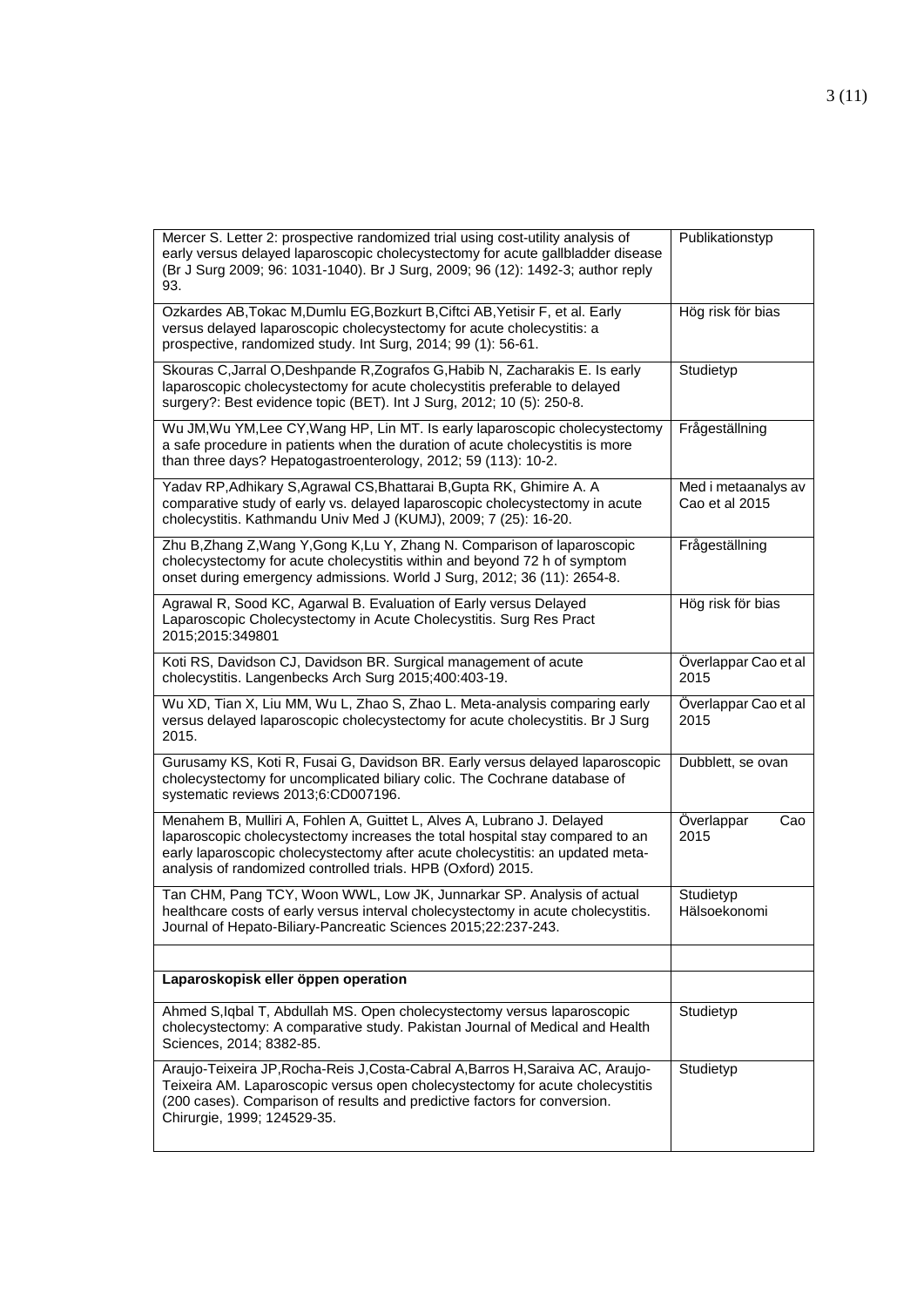| Avrutis O, Friedman SJ, Meshoulm J, Haskel L, Adler S. Safety and success of<br>early laparoscopic cholecystectomy for acute cholecystitis. Surgical<br>Laparoscopy, Endoscopy and Percutaneous Techniques, 2000; 10200-07.                                                                                            | Studietyp                                  |
|------------------------------------------------------------------------------------------------------------------------------------------------------------------------------------------------------------------------------------------------------------------------------------------------------------------------|--------------------------------------------|
| Berggren U, Gordh T, Grama D, Haglund U, Rastad J, Arvidsson D. Laparoscopic<br>versus open cholecystectomy: hospitalization, sick leave, analgesia and trauma<br>responses. British journal of surgery, 1994; 811362-5.                                                                                               | Studietyp                                  |
| Borzellino G, Sauerland S, Minicozzi AM, Verlato G, Di P, de M, et al. Laparoscopic<br>cholecystectomy for severe acute cholecystitis. A meta-analysis of results. Surg<br>Endosc, 2008; 228-15.                                                                                                                       | Studietyp                                  |
| Carbajo C,M A, Martin del O,J C, Blanco A, J I, et al. Surgical treatment of the<br>acute cholecystitis in the laparoscopic age. A comparative study: laparoscopy<br>against laparatomy. Rev Esp Enferm Dig, 1998; 90788-93.                                                                                           | Språk                                      |
| Catena F, Ansaloni L, Bianchi E, Di S, Coccolini F, Vallicelli C, et al. The ACTIVE<br>(Acute Cholecystitis Trial Invasive Versus Endoscopic) Study: multicenter<br>randomized, double-blind, controlled trial of laparoscopic versus open surgery for<br>acute cholecystitis. Hepatogastroenterology, 2013; 601552-6. | Studieprotokoll                            |
| Chau CH, Tang CN, Siu WT, Ha JP, Li MK. Laparoscopic cholecystectomy versus<br>open cholecystectomy in elderly patients with acute cholecystitis: retrospective<br>study. Hong Kong Med J, 2002; 8394-9.                                                                                                               | Studietyp<br>Hälso- och<br>sjukvårdssystem |
| Ching CD, Pappas TN. A population-based cohort study comparing laparoscopic<br>and open cholecystectomies: Research in the new millennium. American Journal<br>of Gastroenterology, 2002; 97226-28.                                                                                                                    | Frågeställning                             |
| Cox MR, Wilson TG, Luck AJ, Jeans PL, Padbury RT, Toouli J. Laparoscopic<br>cholecystectomy for acute inflammation of the gallbladder. Ann Surg, 1993;<br>218630-4.                                                                                                                                                    | Kvalitet                                   |
| De G, Klitsie PJ, Hagen SM, Spronk S, Metselaar HJ, Lange JF, et al. Laparoscopic<br>versus open cholecystectomy in patients with liver cirrhosis: A systematic review<br>of the literature and meta-analysis. Surgical Endoscopy and Other Interventional<br>Techniques, 2013; 27S37.                                 | Frågeställning<br>Studietyp                |
| Eldar S, Sabo E, Nash E, Abrahamson J, Matter I. Laparoscopic cholecystectomy<br>for acute cholecystitis: prospective trial. World J Surg, 1997; 21540-5.                                                                                                                                                              | Frågeställning                             |
| Eldar S, Sabo E, Nash E, Abrahamson J, Matter I. Laparoscopic versus open<br>cholecystectomy in acute cholecystitis. Surgical Laparoscopy and Endoscopy,<br>1997; 7407-14.                                                                                                                                             | Studietyp                                  |
| Glavic Z, Begic L, Simlesa D, Rukavina A. Treatment of acute cholecystitis: A<br>comparison of open vs laparoscopic cholecystectomy. Surgical Endoscopy,<br>2001; 15398-401.                                                                                                                                           | Frågeställning                             |
| Hohmann U, Schramm H. Acute cholecystitis--primary laparoscopic procedure.<br>Der Chirurg; Zeitschrift für alle Gebiete der operativen Medizen, 1999; 70270-75.                                                                                                                                                        | Studietyp                                  |
| Holbling N, Pilz E, Feil W, Schiessel R. [Laparoscopic cholecystectomy--a meta-<br>analysis of 23,700 cases and status of a personal patient sample]. Wien Klin<br>Wochenschr, 1995; 107158-62.                                                                                                                        | Frågeställning<br>Språk                    |
| Hosseini SN, Mousavinasab SN, Rahmanpour H, Vakili MM. A comparison of the<br>outcome between acute open and acute laparoscopic cholecystectomy. Iranian<br>Red Crescent Medical Journal, 2008; 1084-88.                                                                                                               | Hälso- och<br>sjukvårdssystem              |
| Hsu CE, Lee KT, Chang CS, Chiu HC, Chao FT, Shi HY. Cholecystectomy<br>prevalence and treatment cost: An 8-year study in Taiwan. Surgical Endoscopy                                                                                                                                                                    | Frågeställning<br>Studietyp                |
|                                                                                                                                                                                                                                                                                                                        |                                            |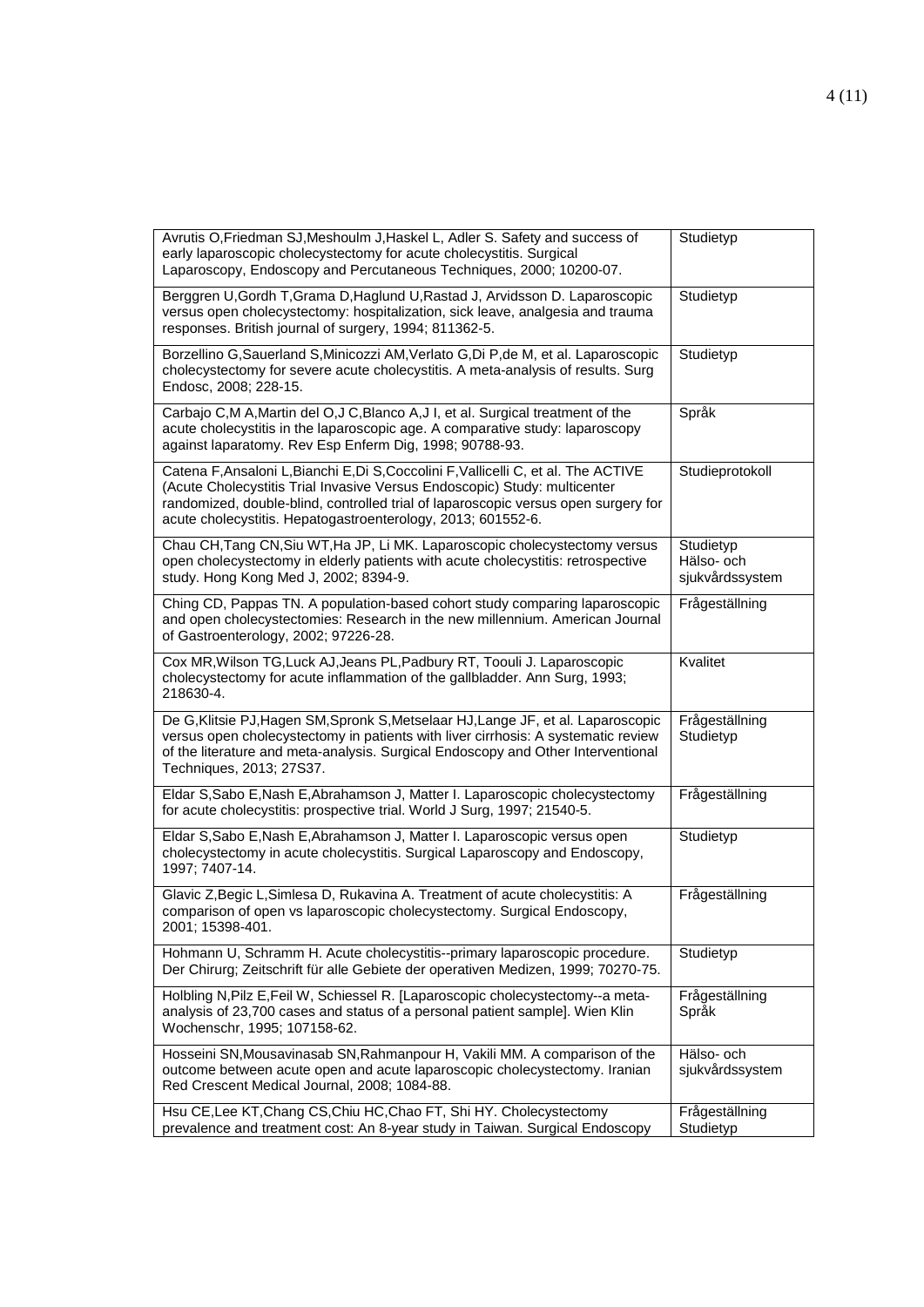| and Other Interventional Techniques, 2010; 243127-33.                                                                                                                                                                                        | Hälso- och<br>sjukvårdssystem |
|----------------------------------------------------------------------------------------------------------------------------------------------------------------------------------------------------------------------------------------------|-------------------------------|
| Kelley JE, Burrus RG, Burns RP, Graham LD, Chandler KE. Safety, efficacy, cost,<br>and morbidity of laparoscopic versus open cholecystectomy: a prospective<br>analysis of 228 consecutive patients. Am Surg, 1993; 5923-7.                  | Frågeställning<br>Studietyp   |
| Keus F, Broeders IA, van L, C J. Gallstone disease: Surgical aspects of<br>symptomatic cholecystolithiasis and acute cholecystitis. Best Pract Res Clin<br>Gastroenterol, 2006; 201031-51.                                                   | Frågeställning<br>Studietyp   |
| Keus F, De J, J AF, Gooszen HG, Van L, C JHM. Laparoscopic versus small-<br>incision cholecystectomy for patients with symptomatic cholecystolithiasis.<br>Cochrane Database of Systematic Reviews, 2006.                                    | <b>Dubblett</b>               |
| Kum CK, Goh PMY, Isaac JR, Tekant Y, Ngoi SS. Laparoscopic cholecystectomy<br>for acute cholecystitis. British Journal of Surgery, 1994; 811651-54.                                                                                          | Studietyp                     |
| Lai PB, Kwong KH, Leung KL, Kwok SP, Chan AC, Chung SC, et al. Randomized<br>trial of early versus delayed laparoscopic cholecystectomy for acute<br>cholecystitis. Br J Surg, 1998; 85764-7.                                                | Frågeställning                |
| Lo CM, Liu CL, Fan ST, Lai EC, Wong J. Prospective randomized study of early<br>versus delayed laparoscopic cholecystectomy for acute cholecystitis. Ann Surg,<br>1998; 227461-7.                                                            | Frågeställning                |
| Milheiro A, Sousa FC, Manso EC, Leitao F. Metabolic responses to<br>cholecystectomy: open vs. laparoscopic approach. J Laparoendosc Surg, 1994;<br>4311-7.                                                                                   | Frågeställning<br>Studietyp   |
| Rai R, Sinha A, Rai S. Randomized clinical trial of open versus laparoscopic<br>cholecystectomy in the treatment of acute cholecystitis (Br J Surg 2005; 92: 44-<br>49). Br J Surg, 2005; 92494.                                             | Frågeställning<br>Geografi    |
| Rau HG, Meyer G, Maiwald G, Schardey M, Merkle R, Lange V, et al. Conventional<br>or laparoscopic cholecystectomy in treatment of acute cholecystitis? Der Chirurg;<br>Zeitschrift für alle Gebiete der operativen Medizen, 1994; 651121-25. | Frågeställning<br>Språk       |
| Ros A, Carlsson P, Rahmqvist M, Backman K, Nilsson E. Non-randomised<br>patients in a cholecystectomy trial: Characteristics, procedures, and outcomes.<br>BMC Surgery, 2006; 6.                                                             | Frågeställning<br>Studietyp   |
| Steiner CA, Bass EB, Talamini MA, Pitt HA, Steinberg EP. Surgical rates and<br>operative mortality for open and laparoscopic cholecystectomy in Maryland. New<br>England Journal of Medicine, 1994; 330403-08.                               | Frågeställning<br>Studietyp   |
| Suter M, Meyer A. A 10-year experience with the use of laparoscopic<br>cholecystectomy for acute cholecystitis: Is it safe? Surgical Endoscopy, 2001;<br>151187-92.                                                                          | Studietyp                     |
| Vecchio R, MacFadyen BV, Latteri S. Laparoscopic cholecystectomy: an<br>analysis on 114,005 cases of United States series. Int Surg, 1998; 83215-9.                                                                                          | Kvalitet                      |
| Yadav RP, Adhikary S, Agrawal CS, Bhattarai B, Gupta RK, Ghimire A. A<br>comparative study of early vs. delayed laparoscopic cholecystectomy in acute<br>cholecystitis. Kathmandu Univ Med J (KUMJ), 2009; 716-20.                           | Frågeställning                |
| Zacks SL, Sandler RS, Rutledge R, Brown, Jr., R S. A population-based cohort<br>study comparing laparoscopic cholecystectomy and open cholecystectomy.<br>American Journal of Gastroenterology, 2002; 97334-40.                              | Frågeställning<br>Studietyp   |
| Z'Graggen K, Wehrli H, Metzger A, Buehler M, Frei E, Klaiber C. Complications of<br>laparoscopic cholecystectomy in Switzerland. A prospective 3-year study of                                                                               | Frågeställning<br>Studietyp   |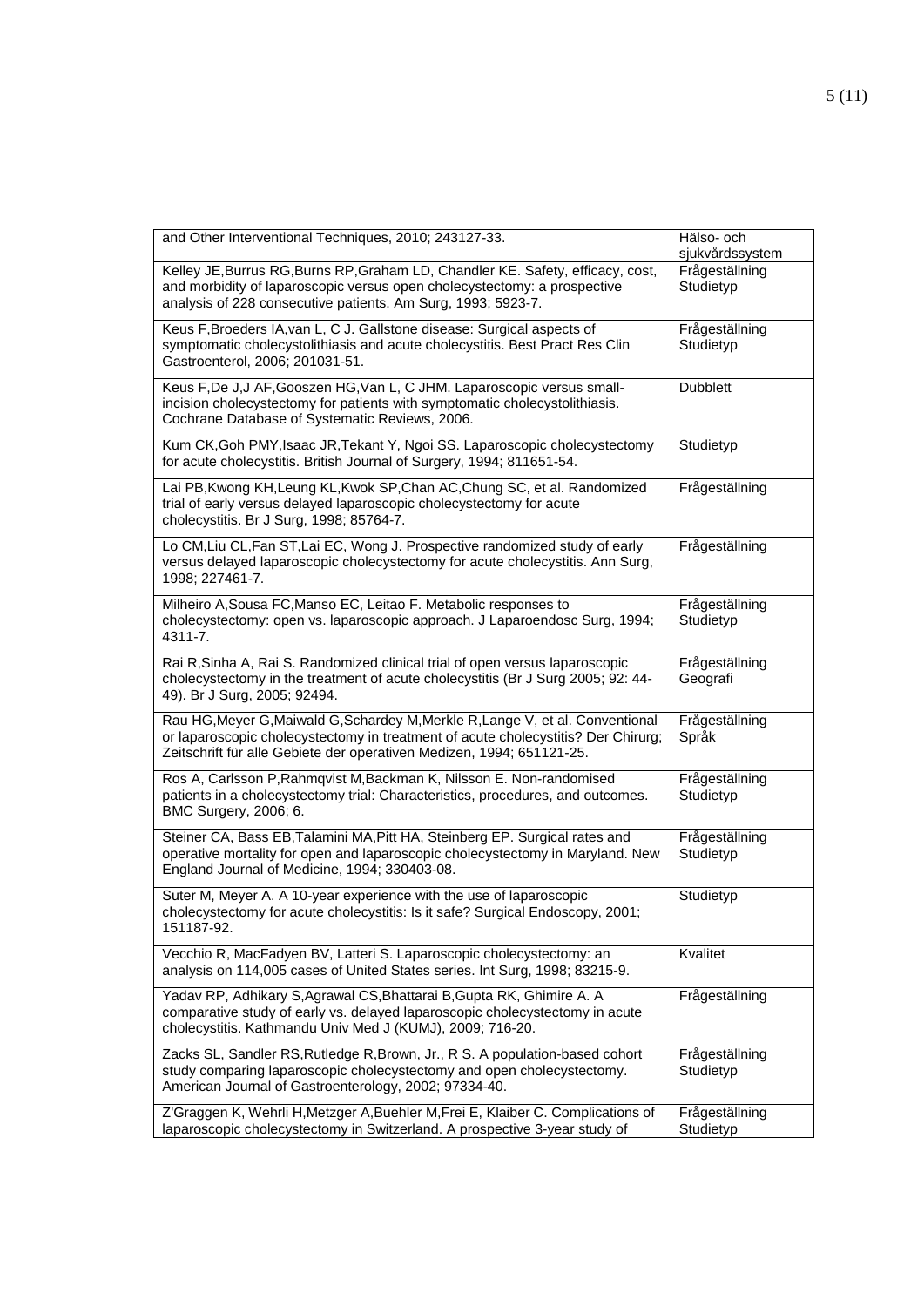| 10,174 patients. Swiss Association of Laparoscopic and Thoracoscopic Surgery.<br>Surg Endosc, 1998; 121303-10.                                                                                                                                                                                                                         |                               |
|----------------------------------------------------------------------------------------------------------------------------------------------------------------------------------------------------------------------------------------------------------------------------------------------------------------------------------------|-------------------------------|
| Zucker KA, Flowers JL, Bailey RW, Graham SM, Buell J, Imbembo AL.<br>Laparoscopic management of acute cholecystitis. Am J Surg, 1993; 165508-14.                                                                                                                                                                                       | Frågeställning<br>Studietyp   |
|                                                                                                                                                                                                                                                                                                                                        |                               |
| Hälsoekonomi                                                                                                                                                                                                                                                                                                                           |                               |
| Ahmad NZ, Byrnes G, Naqvi SA. A meta-analysis of ambulatory versus inpatient<br>laparoscopic cholecystectomy. Surg Endosc 2008;22:1928-34.                                                                                                                                                                                             | Intervention                  |
| AlQaseer A, AlAradi A. Immediate versus delayed laparoscopic cholecystectomy<br>in patients with acute cholecystitis: A retrospective audit. Journal of the Bahrain<br>Medical Society 2013;24:108-111.                                                                                                                                | Hälso- och<br>sjukvårdssystem |
| Attwood SEA, Mealy K, Hill ADK, Stephens RB. A prospective comparison of<br>laparoscopic versus open cholecystectomy. Annals of the Royal College of<br>Surgeons of England 1992;74:397-400.                                                                                                                                           | Tidsperiod                    |
| Ayodeji O, Burgess P. Is there a strong argument for acute/semielective<br>laparoscopic cholecystectomy for biliary colic? Surgical Endoscopy and Other<br>Interventional Techniques 2013;27:S129.                                                                                                                                     | Publikationstyp               |
| Bansal VK, Garg P, Misra MC, Kilambi R, Rajeshwari S. Cost effectiveness<br>analysis and comparison of single stage vs two stage management of patients<br>with concomitant gall stone disease and common bile duct stones - A<br>randomized controlled trial. Surgical Endoscopy and Other Interventional<br>Techniques 2012;26:S205. | Intervention                  |
| Bass EB, Pitt HA, Lillemoe KD. Cost-effectiveness of laparoscopic<br>cholecystectomy versus open cholecystectomy. American Journal of Surgery<br>1993;165:466-471.                                                                                                                                                                     | Tidsperiod                    |
| Behrman SW, Melvin WS, Babb ME, Johnson J, Ellison EC. Laparoscopic<br>cholecystectomy in the geriatric population. Am Surg 1996;62:386-90.                                                                                                                                                                                            | Tidsperiod                    |
| Bjerkeset T, Edna TH, Drogset JO, Svinsas M. [Early elective cholecystectomy<br>in acute stone-related cholecystitis]. Tidsskr Nor Laegeforen 1997;117:2941-3.                                                                                                                                                                         | Studiedesign                  |
| Bouassida M, Hamzaoui L, Mroua B, Chtourou MF, Zribi S, Mighri MM, Touinsi H.<br>Should acute cholecystitis be operated in the 24 h following symptom onset? A<br>retrospective cohort study. Int J Surg, 2016; 2588-90.                                                                                                               | Intervention                  |
| Brazzelli M, Cruickshank M, Kilonzo M, Ahmed I, Stewart F, McNamee P, et al.<br>Systematic review of the clinical and cost effectiveness of cholecystectomy<br>versus observation/conservative management for uncomplicated symptomatic<br>gallstones or cholecystitis. Surg Endosc 2014.                                              | Dubbelpublikation             |
| Brooks KR, Scarborough JE, Vaslef SN, Shapiro ML. No need to wait: an<br>analysis of the timing of cholecystectomy during admission for acute cholecystitis<br>using the American College of Surgeons National Surgical Quality Improvement<br>Program database. J Trauma Acute Care Surg 2013;74:167-73; 173-4.                       | Intervention                  |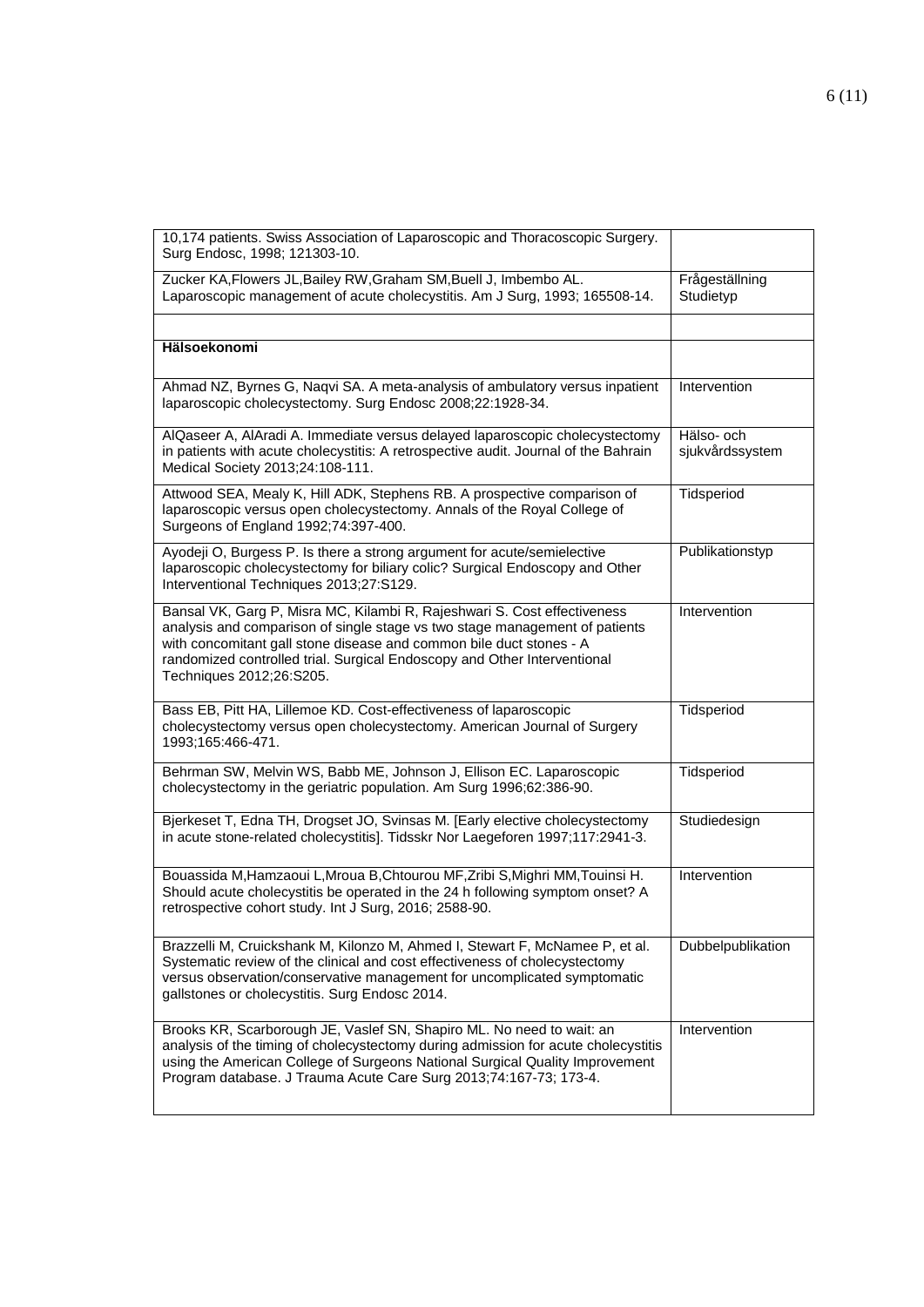| Campos FA, Oyakawa A, De Campos T, Moricz A, Silva RA, Pacheco AM.<br>Quality of life outcomes with laparoscopic or open cholecystectomy. HPB<br>2010;12:359-360.                                                                           | Publikationstyp |
|---------------------------------------------------------------------------------------------------------------------------------------------------------------------------------------------------------------------------------------------|-----------------|
| Cao AM, Eslick GD, Cox MR. Early Cholecystectomy Is Superior to Delayed<br>Cholecystectomy for Acute Cholecystitis: a Meta-analysis. J Gastrointest Surg<br>2015;19:848-57.                                                                 | Publikationstyp |
| Carroll BJ, Phillips EH, Rosenthal R, Gleischman S, Bray JF. One hundred<br>consecutive laparoscopic cholangiograms. Results and conclusions. Surg<br>Endosc 1996;10:319-23.                                                                | Studiedesign    |
| Chandler CF, Lane JS, Ferguson P, Thompson JE, Ashley SW. Prospective<br>evaluation of early versus delayed laparoscopic cholecystectomy for treatment of<br>acute cholecystitis. Am Surg 2000;66:896-900.                                  | Tidsperiod      |
| Csikesz NG, Tseng JF, Shah SA. Trends in surgical management for acute<br>cholecystitis. Surgery 2008;144:283-9.                                                                                                                            | Studiedesign    |
| Deitch EA, Voci VE. Operative cholangiography. The case for selective instead<br>of routine operative cholangiography. Am Surg 1982;48:297-301.                                                                                             | Studiedesign    |
| Dixon E, Fowler DL, Ghitulescu G. CAGS and ACS Evidence Based Reviews in<br>Surgery. 41. Cost-utility analysis of early versus delayed laparoscopic<br>cholecystectomy for acute cholecystitis. Can J Surg 2012;55:204-6.                   | Publikationstyp |
| Dua A, Dua A, Desai SS, Kuy S, Sharma R, Jechow SE, et al. Gender based<br>differences in management and outcomes of cholecystitis. Am J Surg<br>2013;206:641-6.                                                                            | Intervention    |
| El Shallaly G, Seow C, Sharp C, Mughrabi A, Nassar AH. Intraoperative<br>cholangiography time in laparoscopic cholecystectomy: timing the radiographer.<br>Surg Endosc 2005;19:1370-2.                                                      | Intervention    |
| Fillmore PR, Armstrong B, Johnson M, Tsuda S, Browder T, Fildes J. Fast track<br>management of cholecystitis with same day surgery reduces hospital length of<br>stay and health care costs. Journal of Surgical Research 2014;186:608-609. | Publikationstyp |
| Francis S, Bolger J, Hill ADK. Surgery for acute cholecystitis: Can we do more<br>on the index admission? Irish Journal of Medical Science 2013;182:S330.                                                                                   | Publikationstyp |
| Ghani AA, Jan WA, ul Haq A. Acute cholecystitis: Immediate versus interval<br>cholecystectomy. Journal of Postgraduate Medical Institute 2005;19:192-195.                                                                                   | Tidsperiod      |
| Greenstein AJ, Aufses AH, Moskowitz A, Egorova NN. Medicaid: Paying more<br>and getting less? Journal of the American College of Surgeons 2014;219:e37.                                                                                     | Intervention    |
| Grubnik V, Tkachenko A, Vorotyntseva K. Comparative prospective randomized<br>trial: Laparoscopic versus open common bile duct exploration. Wideochirurgia I<br>Inne Techniki Maloinwazyjne 2011;6:84-91.                                   | Intervention    |
| Gurusamy K, Junnarkar S, Farouk M, Davidson BR. Meta-analysis of<br>randomized controlled trials on the safety and effectiveness of day-case<br>laparoscopic cholecystectomy. British Journal of Surgery 2008;95:161-168.                   | Intervention    |
|                                                                                                                                                                                                                                             |                 |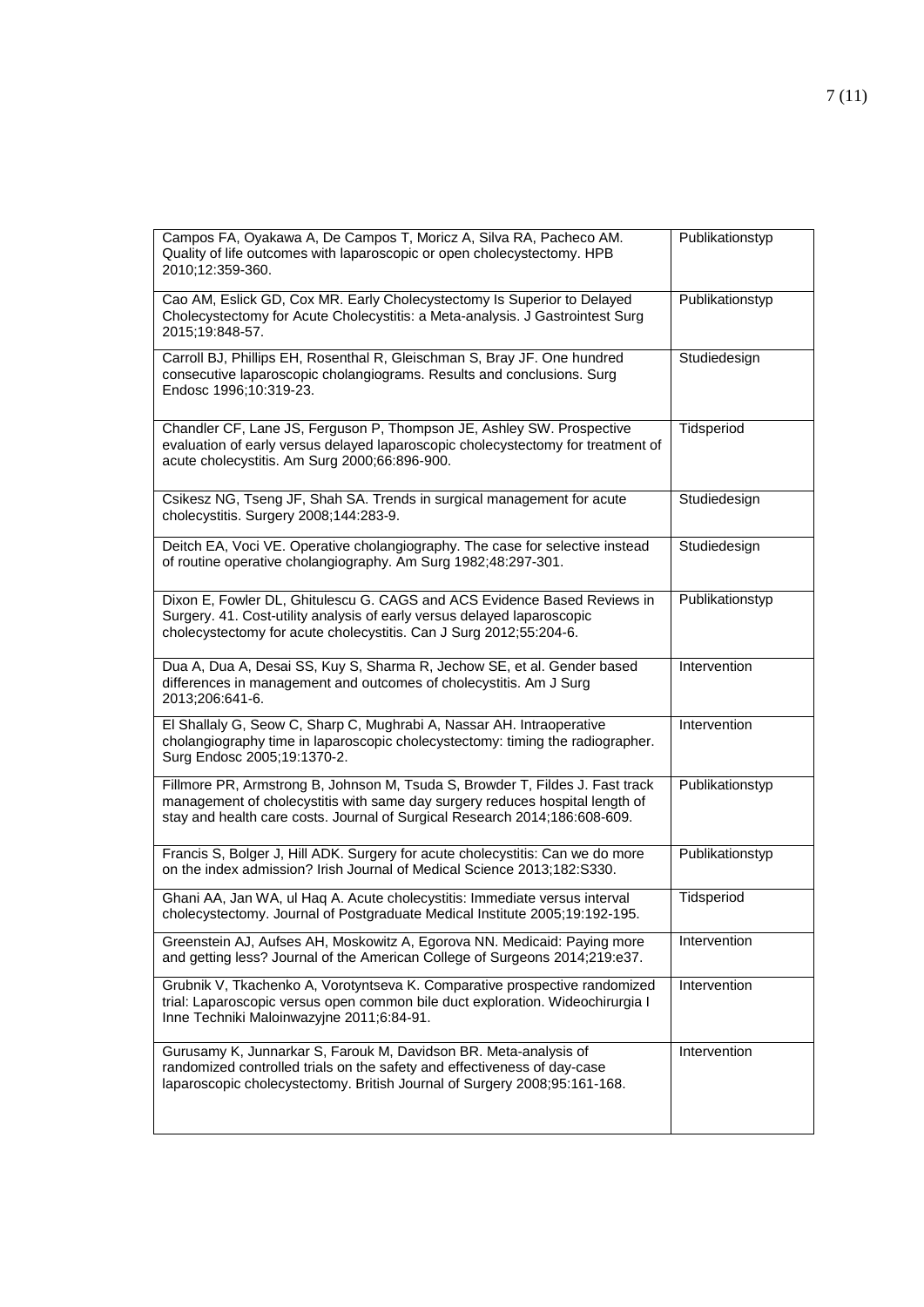| Gurusamy KS, Junnarkar S, Farouk M, Davidson BR. Day-case versus overnight<br>stay for laparoscopic cholecystectomy. Cochrane Database of Systematic<br>Reviews 2008.                                                                                                                                                        | Intervention                  |
|------------------------------------------------------------------------------------------------------------------------------------------------------------------------------------------------------------------------------------------------------------------------------------------------------------------------------|-------------------------------|
| Hardy KJ, Miller H, Fletcher DR, Jones RM, Shulkes A, McNeil JJ. An evaluation<br>of laparoscopic versus open cholecystectomy. Medical Journal of Australia<br>1994;160:58-62.                                                                                                                                               | Tidsperiod                    |
| Hsu CE, Lee KT, Chang CS, Chiu HC, Chao FT, Shi HY. Cholecystectomy<br>prevalence and treatment cost: An 8-year study in Taiwan. Surgical Endoscopy<br>and Other Interventional Techniques 2010;24:3127-3133.                                                                                                                | Hälso- och<br>sjukvårdssystem |
| Huguier M, Rostoucher P, Houry S. Cholecystectomy: the cost of surgery.<br>Annales de Chirurgie 1991;45:17-21.                                                                                                                                                                                                               | Publikationstyp               |
| Hussaini SH. Clinical economics review: The management of gallstone disease.<br>Alimentary Pharmacology and Therapeutics 1996;10:699-705.                                                                                                                                                                                    | Publikationstyp               |
| Jayathilaka MHA, Goh CSL, Woon WWL, Low JK, Junnarkar SP. Acute versus<br>interval cholecystectomy for acute cholecystitis: A cost-analysis study. HPB<br>2013;15:55-56.                                                                                                                                                     | Publikationstyp               |
| Jones C, Mawhinney A, Brown R. The true cost of gallstone disease. Ulster Med<br>J 2012;81:10-3.                                                                                                                                                                                                                             | Intervention                  |
| Kelley JE, Burrus RG, Burns RP, Graham LD, Chandler KE. Safety, efficacy,<br>cost, and morbidity of laparoscopic versus open cholecystectomy: a prospective<br>analysis of 228 consecutive patients. Am Surg 1993;59:23-7.                                                                                                   | Tidsperiod                    |
| Kitahama A, Kerstein MD, Overby JL, Kappelman MD, Webb WR. Routine<br>intraoperative cholangiogram. Surg Gynecol Obstet 1986;162:317-22.                                                                                                                                                                                     | Studiedesign                  |
| Kumar A, Kumar U, Mungaday A, Bawa A. Role of routine intraoperative<br>cholangiography during laparoscopic cholecystectomy. Surgical Endoscopy and<br>Other Interventional Techniques 2014;28:368.                                                                                                                          | Publikationstyp               |
| Kuwabara K, Matsuda S, Fushimi K, Ishikawa KB, Horiguchi H, Fujimori K, et al.<br>Impact of timing of cholecystectomy and bile duct interventions on quality of<br>cholecystitis care. Int J Surg 2009;7:243-9.                                                                                                              | Hälso- och<br>sjukvårdssystem |
| Kuwabara K, Matsuda S, Fushimi K, Ishikawa KB, Horiguchi H, Fujimori K.<br>Relationships of age, cholecystectomy approach and timing with the surgical and<br>functional outcomes of elderly patients with cholecystitis. Int J Surg 2011;9:392-<br>9.                                                                       | Hälso- och<br>sjukvårdssystem |
| Lakoff D, Cherkas D, Parekh A. Acute cholecystitis: A dischargeable diagnosis?<br>Annals of Emergency Medicine 2013;62:S39.                                                                                                                                                                                                  | Publikationstyp               |
| Leung D, Carbray J, Hoeger Y, Denham W, Ujiki MB. Single-incision surgery has<br>higher cost with equivalent pain and quality of life scores compared to multiple-<br>incision laparoscopic cholecystectomy: A prospective randomized blinded<br>comparison. Journal of the American College of Surgeons 2011;213:S108-S109. | Intervention                  |
| Lo CM, Liu CL, Lai EC, Fan ST, Wong J. Early versus delayed laparoscopic<br>cholecystectomy for treatment of acute cholecystitis. Ann Surg 1996;223:37-42.                                                                                                                                                                   | Tidsperiod                    |
| Low JK, Barrow P, Owera A, Ammori BJ. Timing of laparoscopic<br>cholecystectomy for acute cholecystitis: evidence to support a proposal for an<br>early interval surgery. Am Surg 2007;73:1188-92.                                                                                                                           | Intervention                  |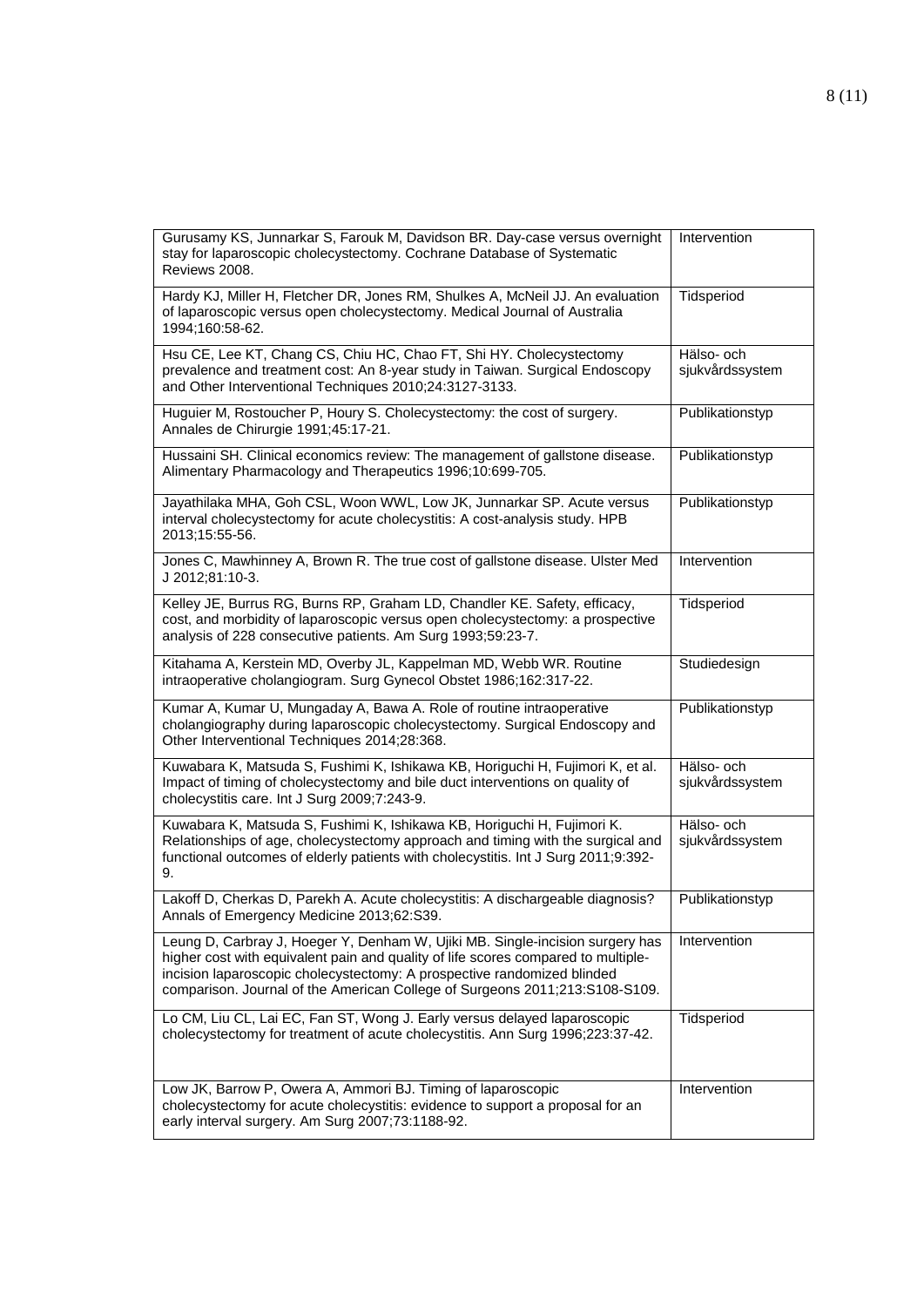| Lyons R, Waters P, Kerin MJ. Laparoscopic cholecystectomy in acute<br>cholecystitis: Who should have immediate surgery? Irish Journal of Medical<br>Science 2014;183:S252.                                                                                                                                                                                                                                                                                                               | Publikationstyp               |
|------------------------------------------------------------------------------------------------------------------------------------------------------------------------------------------------------------------------------------------------------------------------------------------------------------------------------------------------------------------------------------------------------------------------------------------------------------------------------------------|-------------------------------|
| Majbar A, Benzekri O, Boulaaouane S, Fahimi A, Souadka A. Laparoscopic<br>versus open cholecystectomy for gallbladder lithiasis in rural morocco. Surgical<br>Endoscopy and Other Interventional Techniques 2014;28:S17.                                                                                                                                                                                                                                                                 | Publikationstyp               |
| Marks JM, Phillips MS, Tacchino R, Roberts K, Onders R, Denoto G, et al.<br>Single-incision laparoscopic cholecystectomy is associated with improved<br>cosmesis scoring at the cost of significantly higher hernia rates: 1-year results of<br>a prospective randomized, multicenter, single-blinded trial of traditional multiport<br>laparoscopic cholecystectomy vs single-incision laparoscopic cholecystectomy.<br>Journal of the American College of Surgeons 2013;216:1037-1047. | Intervention                  |
| McMahon MC, Martin RC, Kehdy F. Cost comparison of single incision<br>laparoscopic cholecystectomy to standard laparoscopic cholecystectomy.<br>Gastroenterology 2011;140:S1012.                                                                                                                                                                                                                                                                                                         | Intervention                  |
| Migielski JA, Piskorz Ł, Koptas W. Comparison of treatment costs of laparoscopic<br>and open surgery. Wideochirurgia I Inne Techniki Maloinwazyjne, 2015; 10 (3):<br>437-441.                                                                                                                                                                                                                                                                                                            | Studiedesign                  |
| Misra N, Grimes N, Kaliyaperumal V, Staettner S, Poston GJ, Fenwick SW, et al.<br>Emergency cholecystectomy; an economic evaluation of practice at a regional<br>hepatobiliary centre. Surgical Endoscopy and Other Interventional Techniques<br>2014;28:S18.                                                                                                                                                                                                                            | Publikationstyp               |
| Misra N, Kaliyaperumal V, Grimes N, Jones R, Dunne D, Poston G, et al.<br>Emergency cholecystectomy; an economic evaluation of practice at a regional<br>hepatobiliary centre. HPB 2012;14:354-355.                                                                                                                                                                                                                                                                                      | Publikationstyp               |
| Misra N, Kaliyaperumal V, Grimes N, McChesney E, Jones R, Dunne D, et al.<br>Emergency cholecystectomy; an economic evaluation of practice at a regional<br>hepatobiliary centre. Gut 2012;61:A56-A57.                                                                                                                                                                                                                                                                                   | Publikationstyp               |
| Morris S, Gurusamy K, Patel N, Davidson B. Cost-effectiveness of early<br>laparoscopic cholecystectomy for mild acute gallstone pancreatitis. HPB<br>2014;16:157.                                                                                                                                                                                                                                                                                                                        | Publikationstyp               |
| Morris S, Gurusamy KS, Patel N, Davidson BR. Cost-effectiveness of early<br>laparoscopic cholecystectomy for mild acute gallstone pancreatitis. Br J Surg<br>2014;101:828-35.                                                                                                                                                                                                                                                                                                            | Patientgrupp                  |
| Murata A, Okamoto K, Matsuda S, Kuwabara K, Ichimiya Y, Matsuda Y, et al.<br>Multivariate analysis of factors influencing length of hospitalization and medical<br>costs of cholecystectomy for acute cholecystitis in Japan: a national database<br>analysis. Keio J Med 2013;62:83-94.                                                                                                                                                                                                 | Hälso- och<br>sjukvårdssystem |
| Nickkholgh A, Soltaniyekta S, Kalbasi H. Routine versus selective intraoperative<br>cholangiography during laparoscopic cholecystectomy: a survey of 2,130<br>patients undergoing laparoscopic cholecystectomy. Surg Endosc 2006;20:868-<br>74.                                                                                                                                                                                                                                          | Studiedesign                  |
| Ozkardes AB, Tokac M, Yetisir F, Dumlu GE, Gurer A, Yildirim MB, et al.<br>Prospective randomized trial for early vs delayed laparoscopic cholesystectomy<br>for acute cholesystitis. European Surgery - Acta Chirurgica Austriaca<br>2012;44:57.                                                                                                                                                                                                                                        | Publikationstyp               |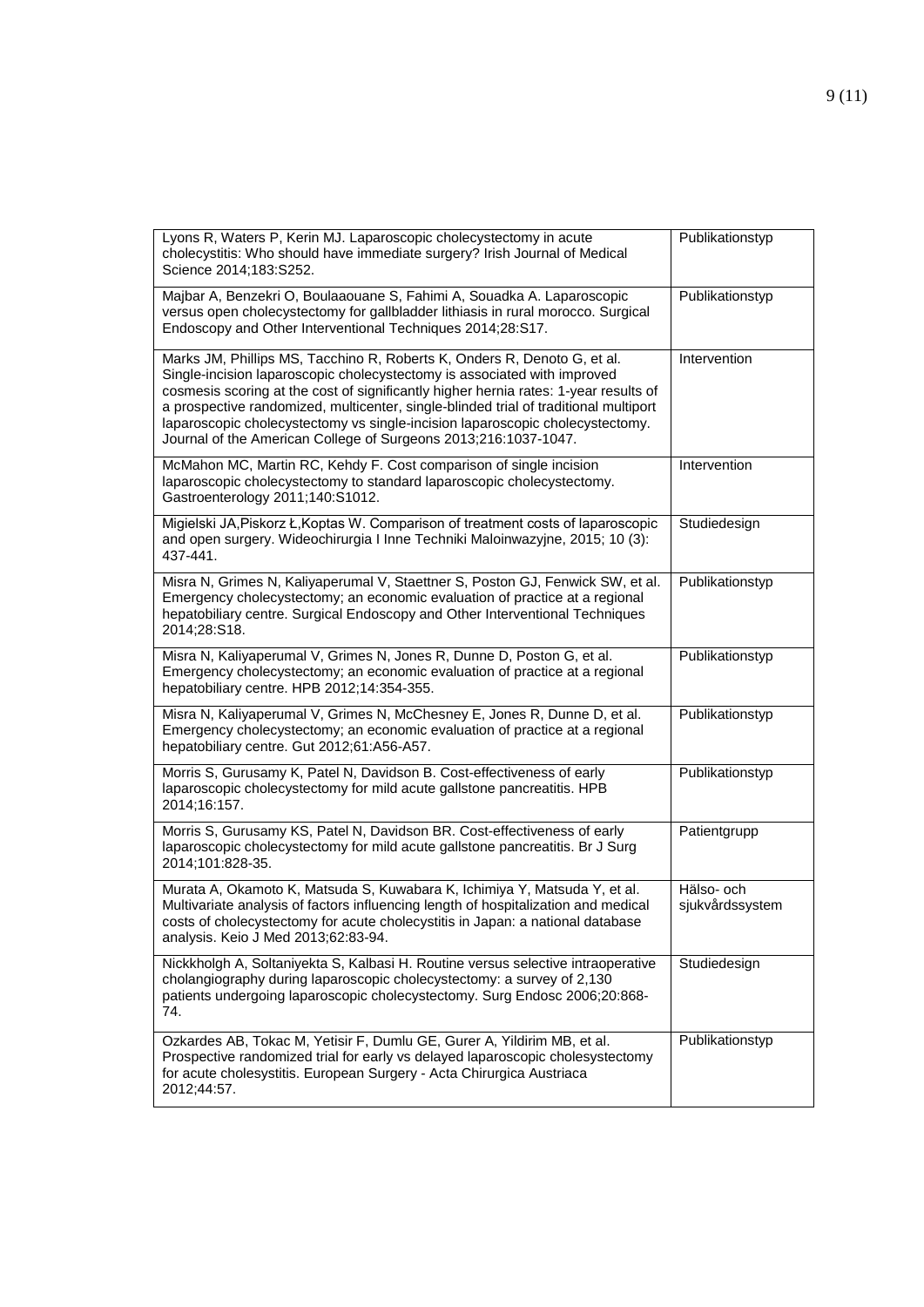| Parmar A, Coutin M, Vargas G, Tamirisa N, Sheffield K, Riall TS. Cost-<br>effectiveness of elective cholecystectomy vs. observation in older patients<br>presenting with mild biliary disease. Gastroenterology 2014;146:S-1056.                                                       | Publikationstyp |
|----------------------------------------------------------------------------------------------------------------------------------------------------------------------------------------------------------------------------------------------------------------------------------------|-----------------|
| Pessaux P, Tuech JJ, Rouge C, Duplessis R, Cervi C, Arnaud JP. Laparoscopic<br>cholecystectomy in acute cholecystitis. A prospective comparative study in<br>patients with acute vs. chronic cholecystitis. Surg Endosc 2000;14:358-61.                                                | Tidsperiod      |
| Ramananda S. Laparoscopic cholecystectomy for acute cholecystitis in relation<br>to its timing and safety. Journal of Gastroenterology and Hepatology 2013;28:93-<br>94.                                                                                                               | Publikationstyp |
| Schwartz DA, Shah AA, Zogg CK, Nicholas LH, Velopulos CG, Efron DT, et al.<br>Operative delay to laparoscopic cholecystectomy: Racking up the cost of health<br>care. J Trauma Acute Care Surg 2015;79:15-21.                                                                          | Intervention    |
| Seager A, Hall TC, Dennison AR, Garcea G. Economic Implications of Providing<br>Emergency Cholecystectomy for All Patients With Biliary Pathology: A<br>Retrospective Analysis. Surg Laparosc Endosc Percutan Tech 2015;25:337-42.                                                     | Patientgrupp    |
| Shatkar V, Vulliamy P, Wain M, Mukherjee D. Early laparoscopic cholecystectomy<br>(ELC) for symptomatic gallstones: Advantages to the patient and the care<br>provider. Surgical Endoscopy and Other Interventional Techniques, 2016;<br>30S41.                                        | Publikationstyp |
| Simmonds J, Davies S, Peckham-Cooper A, Gompertz H. The on-going debate;<br>to OTC or not to OTC? Surgical Endoscopy and Other Interventional Techniques<br>2013;27:S232-S233.                                                                                                         | Publikationstyp |
| Skillings JC, Williams JS, Hinshaw JR. Cost-effectiveness of operative                                                                                                                                                                                                                 | Tidsperiod      |
| cholangiography. Am J Surg 1979;137:26-31.                                                                                                                                                                                                                                             |                 |
| Sleiwah A, Lovett B. Acute cholecystitis and the timing of cholecystectomy. Early<br>versus delayed laparoscopic cholecystectomy. Surgical Endoscopy and Other<br>Interventional Techniques 2014;28:S230.                                                                              | Publikationstyp |
| Somasekar K, Shankar PJ, Foster ME, Lewis MH. Costs of waiting for gall<br>bladder surgery. Postgraduate Medical Journal 2002;78:668-670.                                                                                                                                              | Intervention    |
| Sonnenberg A, Derfus GA, Soergel KH. Lithotripsy versus cholecystectomy for<br>management of gallstones. A decision analysis by Markov process. Dig Dis Sci<br>1991;36:949-56.                                                                                                         | Intervention    |
| Soper NJ, Dunnegan DL. Routine versus selective intra-operative<br>cholangiography during laparoscopic cholecystectomy. World J Surg<br>1992;16:1133-40.                                                                                                                               | Tidsperiod      |
| Srivastava A, Srinivas G, Misra MC, Pandav CS, Seenu V, Goyal A. Cost-<br>effectiveness analysis of laparoscopic versus minilaparotomy cholecystectomy<br>for gallstone disease: A randomized trial. International Journal of Technology<br>Assessment in Health Care 2001;17:497-502. | Intervention    |
| Stark ME, Loughry CW. Routine operative cholangiography with<br>cholecystectomy. Surg Gynecol Obstet 1980;151:657-8.                                                                                                                                                                   | Studiedesign    |